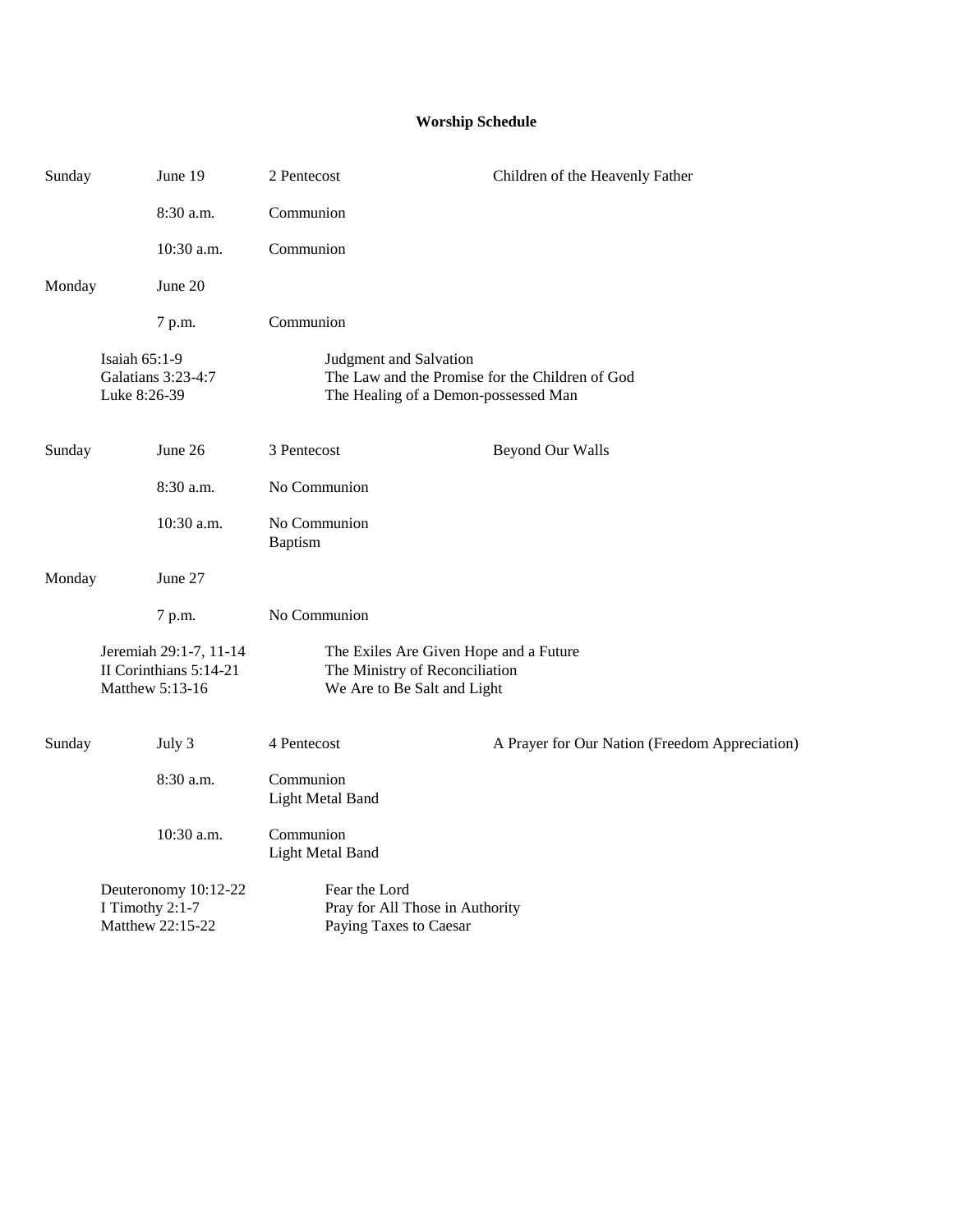| Sunday                               |               | July 10           | 5 Pentecost                                                                                           | Colossians: The Supremacy and Sufficiency of Jesus |  |
|--------------------------------------|---------------|-------------------|-------------------------------------------------------------------------------------------------------|----------------------------------------------------|--|
|                                      |               | 8:30 a.m.         | No Communion                                                                                          |                                                    |  |
|                                      |               | 10:30 a.m.        | No Communion                                                                                          |                                                    |  |
| Monday                               |               | July 11           |                                                                                                       |                                                    |  |
|                                      |               | 7 p.m.            | Communion                                                                                             |                                                    |  |
|                                      | John 8:12-20  | Colossians 1:1-23 | We Share in the Inheritance of the Saints in the Kingdom of Light<br>The Validity of Jesus' Testimony |                                                    |  |
| Sunday                               |               | July 17           | 6 Pentecost                                                                                           | Colossians: The Supremacy and Sufficiency of Jesus |  |
|                                      |               | 8:30 a.m.         | Communion                                                                                             |                                                    |  |
|                                      |               | 10:30 a.m.        | Communion                                                                                             |                                                    |  |
| Monday                               |               | July 18           |                                                                                                       |                                                    |  |
|                                      |               | 7 p.m.            | Communion                                                                                             |                                                    |  |
| Colossians 1:24-2<br>Matthew 15:1-11 |               |                   | Christ Gives Us Freedom from Human Regulations<br>Clean and Unclean                                   |                                                    |  |
| Sunday                               |               | July 24           | 7 Pentecost                                                                                           | Colossians: The Supremacy and Sufficiency of Jesus |  |
|                                      |               | 8:30 a.m.         | No Communion<br><b>VBS</b> Kids                                                                       |                                                    |  |
|                                      |               | 10:30 a.m.        | No Communion<br><b>VBS</b> Kids                                                                       |                                                    |  |
| Monday                               |               | July 25           |                                                                                                       |                                                    |  |
|                                      |               | 7 p.m.            | Communion                                                                                             |                                                    |  |
|                                      | John 11:20-27 | Colossians 3:1-17 | What to Put Away and What to Put On<br>Jesus Comforts the Sisters of Lazarus                          |                                                    |  |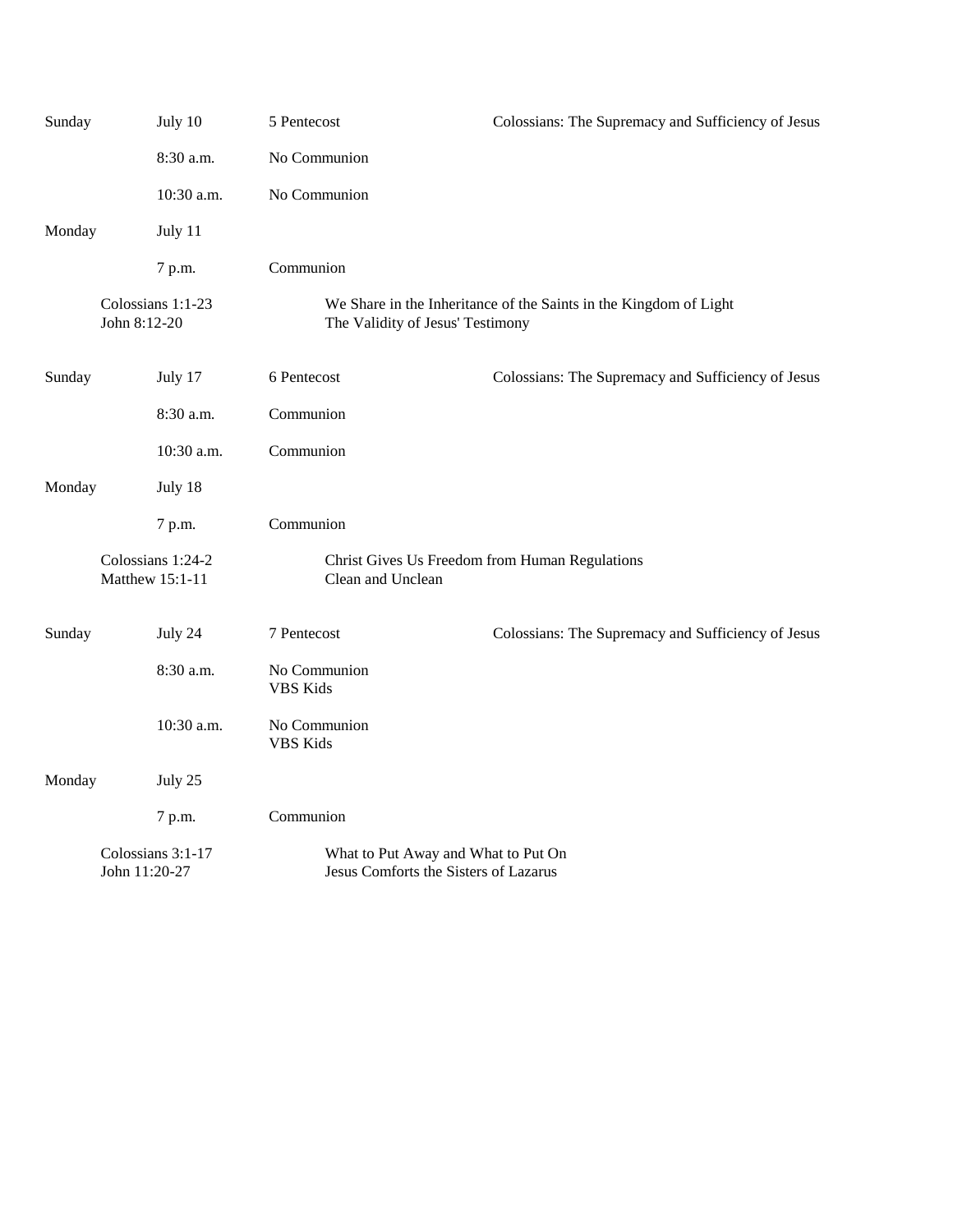| Sunday                        |                | July 31                                  | 8 Pentecost                                                                                            | Colossians: The Supremacy and Sufficiency of Jesus                    |  |
|-------------------------------|----------------|------------------------------------------|--------------------------------------------------------------------------------------------------------|-----------------------------------------------------------------------|--|
|                               |                | 8:30 a.m.                                | No Communion                                                                                           |                                                                       |  |
|                               |                | 10:30 a.m.                               | No Communion                                                                                           |                                                                       |  |
| Monday                        |                | August 1                                 |                                                                                                        |                                                                       |  |
|                               |                | 7 p.m.                                   | Communion                                                                                              |                                                                       |  |
|                               | Matthew 5:1-14 | Colossians 3:18-4                        | Guidelines for Christian Households with Encouragement in Christ<br>The Beatitudes with Salt and Light |                                                                       |  |
| Sunday                        |                | August 7                                 | 9 Pentecost                                                                                            | Walking Together: An LCMS History<br>Doctrine and Mission Go Together |  |
|                               |                | 8:30 a.m.                                | Communion                                                                                              |                                                                       |  |
|                               |                | 10:30 a.m.                               | Communion                                                                                              |                                                                       |  |
| Monday                        |                | August 8                                 |                                                                                                        |                                                                       |  |
|                               |                | 7 p.m.                                   | Communion                                                                                              |                                                                       |  |
| Acts 15:4-17<br>John 17:20-26 |                |                                          | The Council at Jerusalem<br>Jesus Prays for All Believers                                              |                                                                       |  |
| Sunday                        |                | August 14                                | 10 Pentecost                                                                                           | Walking Together: An LCMS History<br>The LCMS Seminaries              |  |
|                               |                | 8:30 a.m.                                | No Communion                                                                                           |                                                                       |  |
|                               |                | 10:30 a.m.                               | No Communion                                                                                           |                                                                       |  |
| Monday                        |                | August 15                                |                                                                                                        |                                                                       |  |
|                               |                | 7 p.m.                                   | Communion                                                                                              |                                                                       |  |
|                               | Isaiah 6:1-8   | I Corinthians 1:23-30<br>Matthew 9:35-38 | Isaiah's Commission<br>Christ the Wisdom and Power of God<br>The Workers Are Few                       |                                                                       |  |